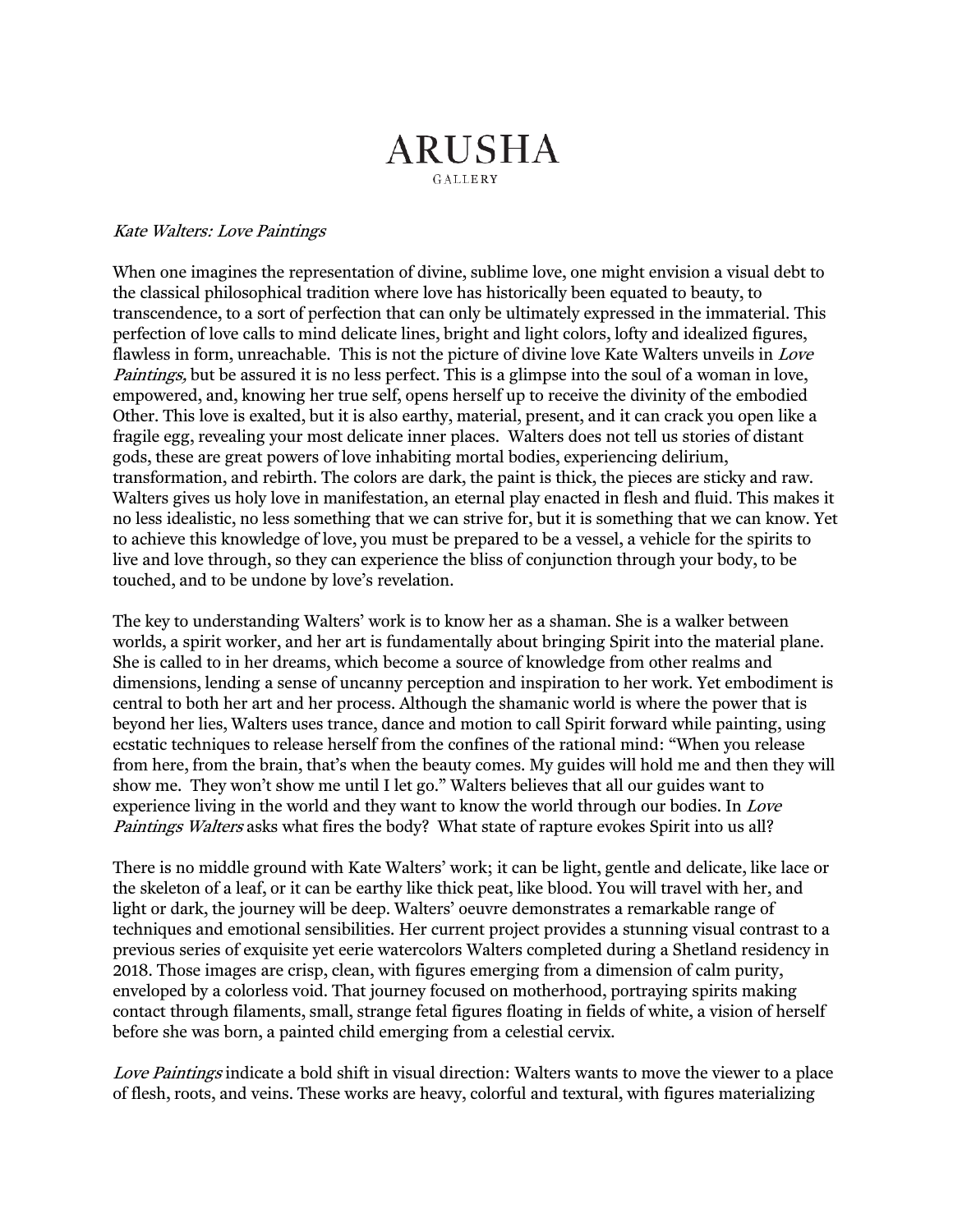through peaked and glowing layers of pigment, rather than floating in empty space. Walters' palette features vivid pinks, reds and oranges, gold and yellow, contrasting with bodies twisting together in settings marked by rich and nuanced mixtures of brown and blue. These are colors of strength, power and joy, meant to convey the frenzy of embodied longing, lust, and sexual tension. Despite the contrasts, Walters' key preoccupation of deep ensoulment shines across her work. Even in their earthiness, Love Paintings have a frenetic, urgent quality to them, conveying the immediacy of connection and passion. Walters herself noted that these paintings "have that childlike quality of the unexpected", yet these pieces still feel like the journeys of old souls cavorting in the material plane, bringing the bodies they inhabit into spaces of wet ecstasy and libidinal initiation.

The central narrative *of Love Paintings* is the story of Eros and Psyche, as both mythic and psychosexual archetypes, inhabiting the lived journey of two earthly lovers, driving their passions and their quest for wholeness. Eros and Psyche as a tale contains many layers: It is the story of the longing of the of the King and Queen of the alchemical Conjunction working to complete the Hieros Gamos, reunited after an eternity of seeking completion and searching for each other. It is also a story of the marriage of the Soul with Desire, an allegory of union with the divine. In Jungian analyst James Hillman's landmark work *The Myth of Analysis*, the tale of Eros and Psyche reveals the fundamentally therapeutic, and often painful, process of soul making and refinement, the search for healing the fragmented self. Despite the lofty and otherworldly suggestions of the allegorical underpinnings, Walters' Love Paintings are not stories about transcendent, unreachable archetypes, these are the sacred dramas enacted through our corporeal reality. The changes and consequences wrought by divine connection are very real, and not easy. Once the anima and animus are awakened though dreams and brought to awareness, how do we navigate those relationships, those entities and the insights they inspire?

This collection is not chaste, it is replete with tongues, penetration and comingling of bodies, of humans, animals, angels and monsters in moments of transformation. The bodies here are unbounded, enmeshed with each other and with sources of otherworldly wisdom, becoming both beautiful and monstrous. In Rapture (2022), Walters presents us with what appears to be an alchemical rebis, the perfected being uniting the masculine and feminine, one body with two heads, fused in desire, washed in gold, signaling the completion of the Great Work. In several works, Walters also explores Tantric traditions and metaphors. In *Lovers in a Dream of Life Force* (2020) two bodies share the exaltation of rising kundalini, conjoined in an exchange of light and energy. The connection of our lovers here has an oracular, rapturous quality, their physical connection creating the channel for divine possession and insight.

Eyes and lips are a recurring motif, suggesting the portals through which energy and knowledge is passed into the bodies of our lovers. These eyes do not just witness, they also provide clear sight, emerging from the spaces in between bodies or arising up on bodies in unexpected places, because for Walters, divine love is visionary. In *Drawing up Cosmic Sight* (2022) and *Eros Caressing Psyche* (2022) we see the woman pulling divine power into her body through her yoni, itself a portal for connection and also for knowing. In Falling Together, Rising Together from the Contours of Time, (2022) the yoni itself becomes an eye, a conduit for the passing of the wisdom of the Gods between lovers. The phallus also provides the means for the transfer of astral intelligence. In *I Dreamed of* You Painting; You Were Ecstatic (2022) the woman is carried by the man on his shoulders as she is being penetrated with a stream of energy from his crown chakra, an image that is at once supportive, nurturing, and deeply transformative.